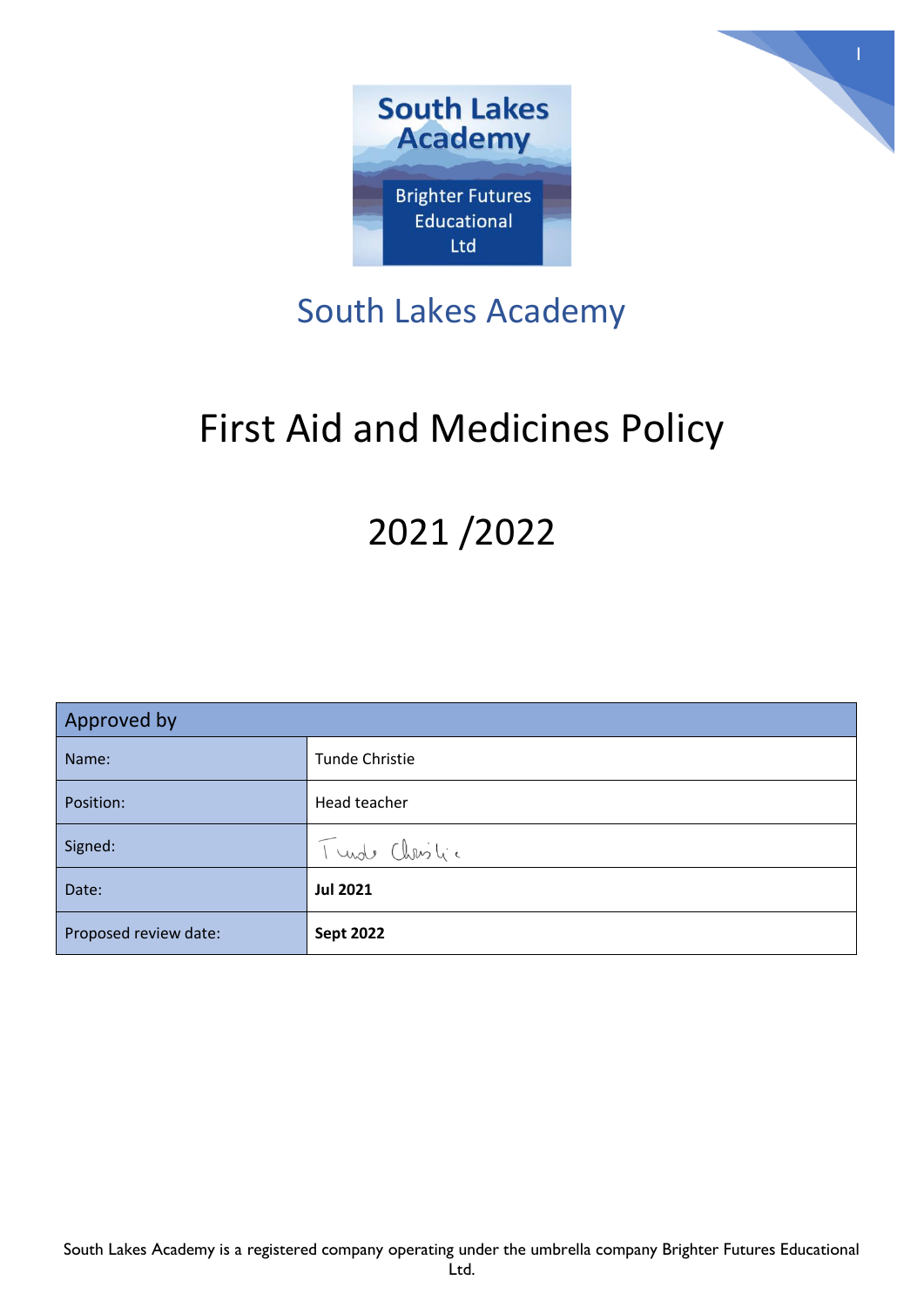#### **Introduction**

First Aid can be described as the help given to someone who is injured or ill, to keep them safe until they can get more advanced medical treatment by seeing a doctor, health professional or go to hospital. The general purpose of first aid is to:

2

- Preserve life
- Promote recovery
- Prevent the condition from worsening

All staff at South Lakes Academy are first aid trained in any aspect of first aid, from minor cuts and bruises, to using EpiPen's and defibrillators. Staff administering First Aid should seek to assess the situation, protect themselves and the casualty from further danger, deal with any life-threatening condition, and where necessary, obtain medical assistance or refer the casualty to hospital as quickly as possible.

#### **Statement of First Aid Provision**

South Lakes Academy's arrangements for providing First Aid will:

- Place a duty on the Head Teacher to approve, implement and review the First Aid policy;
- Place individual duties on all employees;
- Report and record accidents using relevant forms to the LA's;
- Record all occasions when First Aid is administered to employees, pupils and visitors.
- Provide equipment and materials to provide First Aid treatment;
- Make arrangements to provide First Aid training to employees, maintain records of training and review annually;
- Establish a procedure for managing accidents in school which require First Aid treatment;
- Provide information to employees on the arrangements for First Aid;
- Undertake a risk assessment of the First Aid requirements of the School and review on a regular basis;
- Use the information from the risk assessment of First Aid to determine the number and level of trained staff and also any additional requirements (e.g. specialised training for children with particular medical needs);
- Notify parent/guardian that first aid treatment was given to the child.

#### **Arrangements for First Aid**

The School will provide materials and equipment and facilities to provide First Aid. The first aid kit can be found downstairs in the first aid room.

#### **A standard First Aid Kit will contain the following items:**

- Leaflet giving general advice on First Aid
	- individually wrapped sterile adhesive dressings assorted sizes
	- triangular bandages
	- sterile eye pads
	- safety pins
	- medium wound dressings
	- large wound dressings
	- extra-large wound dressings
	- disposable gloves
	- Sterile saline wipes
	- Microporous tape

South Lakes Academy is a registered company operating under the umbrella company Brighter Futures Educational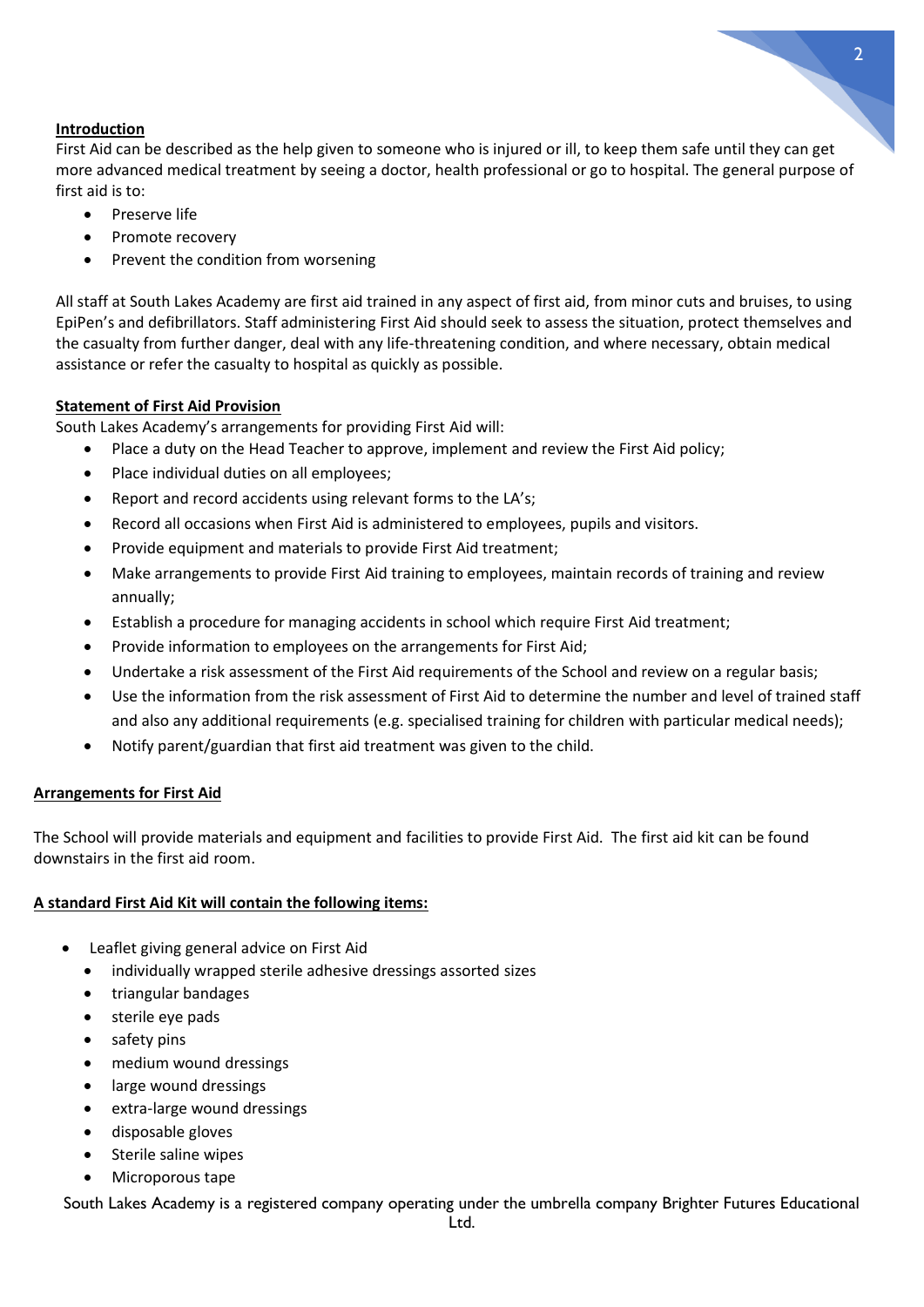- Finger dressings
- Mouth to mouth resuscitator
- Emergency thermal blanket
- Burn dressing
- Elasticated bandage
- scissors

The contents of the Kits will be checked on a regular basis by Tunde Christie – Head teacher All school staff are first aid trained

Before undertaking any off-site activities the level of first aid provision will be assessed by the Head teacher and a First Aid Kit will be taken along*.*

# **Information on First Aid Arrangements**

The Head teacher will inform all employees at the school of the following:

- The arrangements for recording and reporting of accidents;
- The arrangements for First Aid;
- Those employees who are qualified First Aiders;
- The location of the First Aid Kits.

All members of staff will be made aware of the School's First Aid policy. No member of staff should attempt to give First Aid unless they have been trained.

# **Arrangements for first aid**

Once the first aider has assessed, and where appropriate treat the person requiring first aid, they will record the incident in the first aid/accident book. Depending on the severity of the accident or the nature of the illness the young person may be supervised by the first aider. In this instance the medical area can be used, the medical area has a screen for privacy and toilet and washing facilities.

When administering first aid it is important for the first aider to remember to prevent cross-contamination and to protect themselves and others by: washing hands before and after administering first aid; wearing disposable gloves; and ensuring exposed cuts and grazes are cleaned either using sterile wipes or under running water and patted dry. Once treatment has finished all areas should be cleaned.

# **Arrangements for Emergency First Aid**

Remember to assess the situation first Danger – are there any dangers to the First Aider or to the casualty? Make the area safe, look at the injury  $-$  is there likely to be a neck injury? Response – assess the casualty for any response Check airways/breathing

Once assessment is done then begin First Aid as necessary

# **Incident Reporting**

All accidents, injuries, ailments and treatments are to be recorded in the Accident book which is located with the First Aid box in the office. Parents are to be informed of any incident that is recorded – especially in the case of head injury.

South Lakes Academy is a registered company operating under the umbrella company Brighter Futures Educational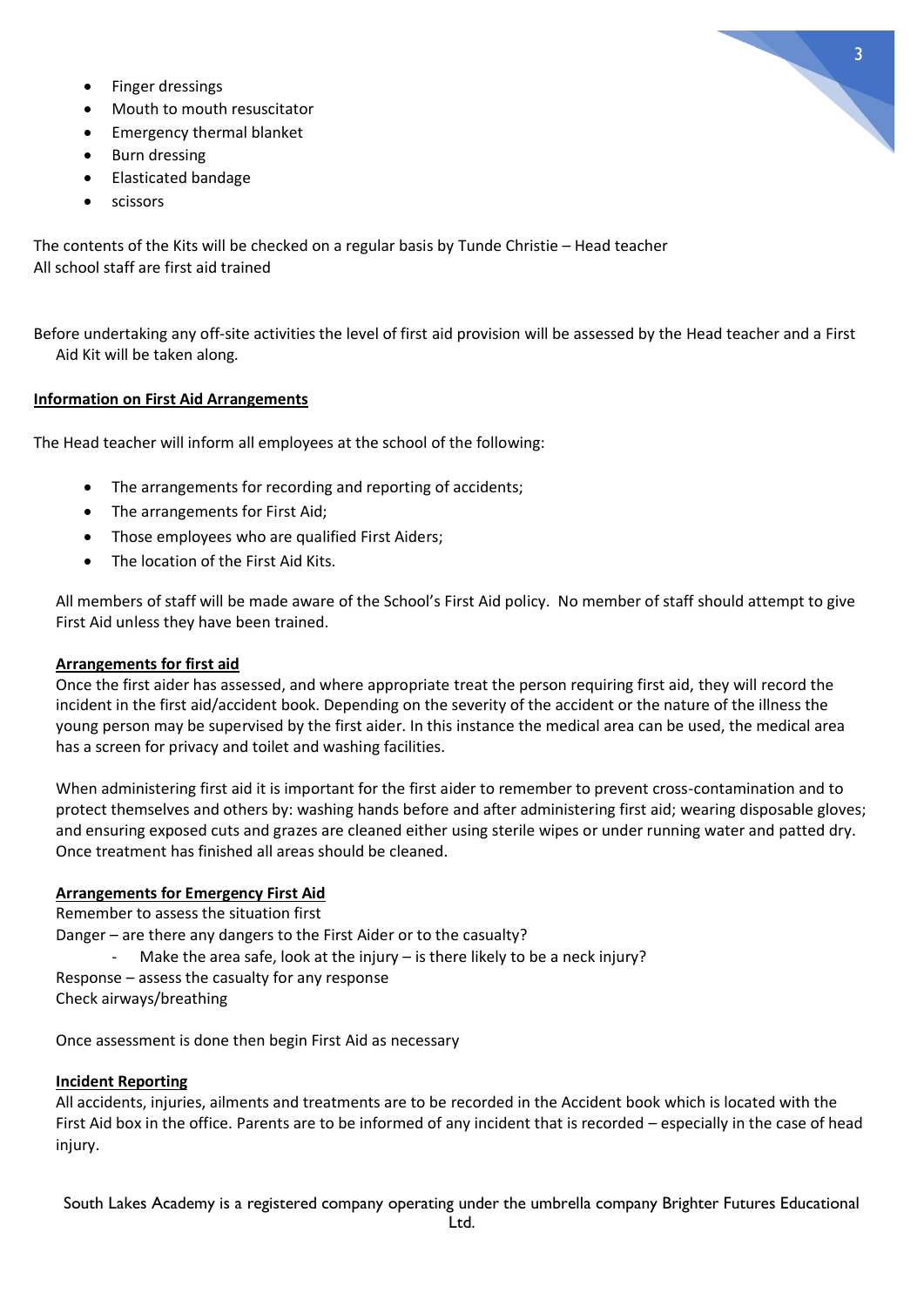Any injury to a member of staff that is sustained at work must be recorded in the Accident book. If there is any concern or medical treatment required, then that member of staff should not continue to work and medical treatment must be sought.

### **Accidents involving bumps to a Pupil's head**

The consequence of an injury from an accident involving a bump or blow to a pupil's head is not always evident immediately and the effects may only become noticeable after a period of time. Where emergency treatment is not required a 'Head Bump' letter will be sent home to the parent/guardian.

#### **Transport to hospital or home**

The Head teacher will determine the appropriate action to be taken in each case. Where the injury requires urgent medical attention an ambulance will be called, and the pupil's parent or guardian will be notified. If hospital treatment is required, then the pupil's parent/guardian will be called for them to take over responsibility. If no contact can be made with parent/guardian or other designated emergency contacts, then the Head teacher may decide to transport the pupil to the hospital.

Where the Head teacher makes arrangements for transporting a child then the following points will be adhered to:-

- Only staff cars insured to cover such transportation will be used;
- No individual member of staff will be alone with the pupil in a vehicle;
- A second member of staff will be present to provide supervision of the injured pupil.

#### **Out of School/external activities**

As with the nature of South Lakes Academy, some of our students access areas outside of the classroom, for example, climbing as part of Physical Education, in this instance and others, any staff member accompanying children on non-classroom activities is required to carry a mobile phone and mobile first aid kit, they should also have read and signed relevant risk assessments and ensure students that require EpiPen's, or inhalers have them with them.

#### **Administration of Medicines**

In the event of any student requiring prescription medication parental consent must be given in writing to Kip McGrath South Lakes Academy. In this instance the Head teacher Tunde Christie will supervise the student taking their medication.

Any long-term prescriptions should be discussed, and parental consent given at the admissions initial assessment.

Should a student require short term medication, for example, paracetamol, parental consent must be sought via telephone call, if this is not possible then paracetamol may not be given.

All medication must be stored in the secure locked cabinet. Students name and dosage must be clearly labelled.

#### **Ill Students**

If a student becomes ill, then they will be taken to the medical bay where they have access to sink/washing facilities, toilet and somewhere quiet where they can lie down. In this instance a staff member must always be present, and parent will be called. In the event of a parent giving consent for paracetamol then a period of time could be waited in the medical bay to see if the paracetamol takes effect and the student can return to the classroom. In the event of medication consent not being granted, or the condition does not improve then arrangements are arranged for the parent to collect the young person.

Whilst the young person is in the medical bay, staff should ensure that privacy for the student is maintained and that they are not disturbed.

South Lakes Academy is a registered company operating under the umbrella company Brighter Futures Educational Ltd.

4